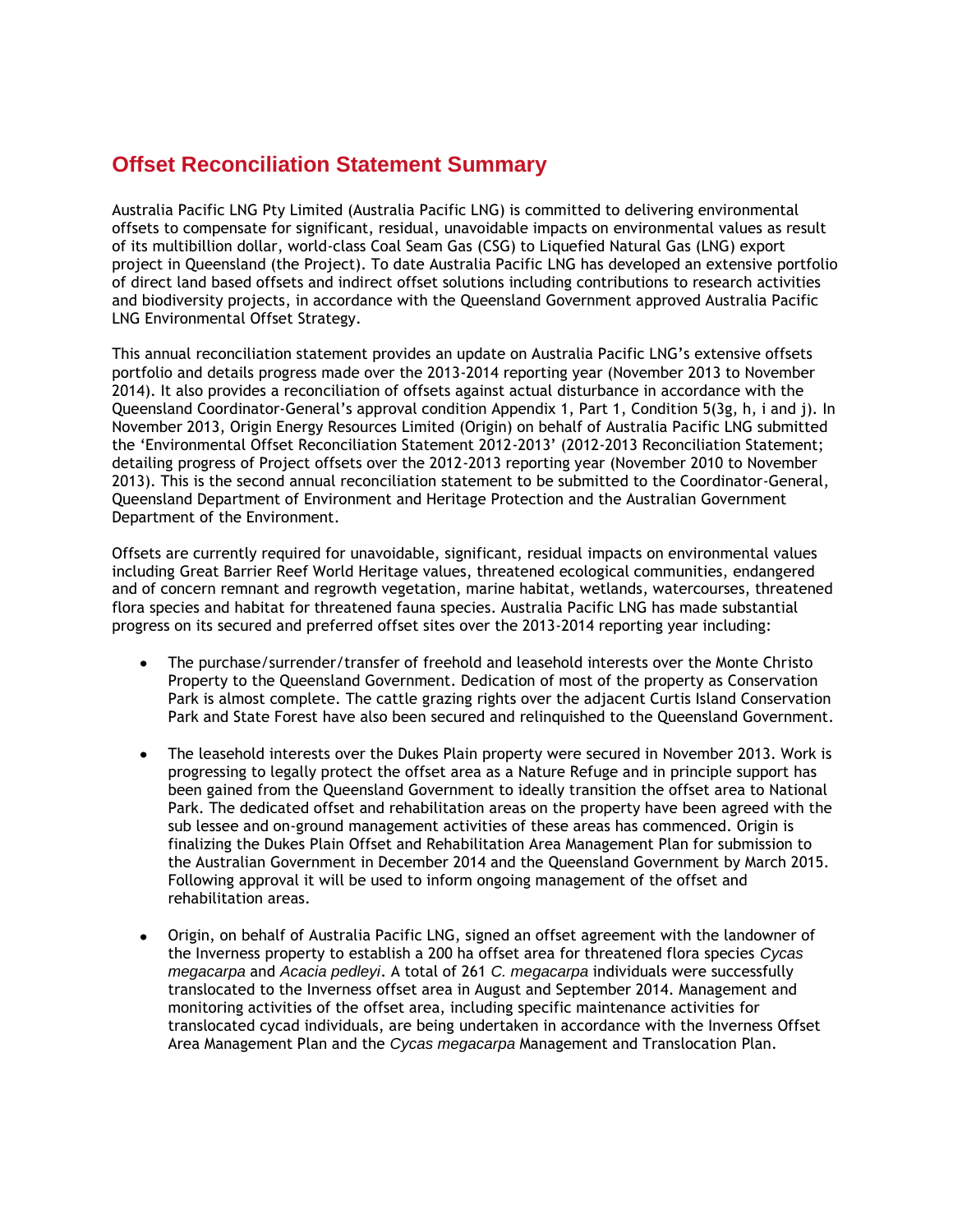- Ongoing management and monitoring is being undertaken of legally secured offset sites Pinehurst and Rockwood for threatened flora species *Rutidosis lanata* and *Eleocharis blakeana*  in accordance with the Offset Area Management Plans. This also included submission of the first annual management and monitoring reports for each offset in July 2014.
- Negotiations with the Colamba landowner have recommenced to establish an offset area for Brigalow TEC, wetlands and threatened fauna species habitat.
- The location of the proposed offset for *A. wardelli* on the Rockwood property has been changed to an area with more suitable potential habitat for the species. The Species Technical Committee has recommended for reclassification of *A. wardellii* from near threatened. Should *A. wardelii* be reclassified, an offset would not be warranted, instead like-for-like rehabilitation of the impact area would be conducted. However, Origin will continue to progress with the proposed offset until otherwise advised.

Australia Pacific LNG is continuing to make progress on its indirect offset activities. Biodiversity and marine research projects are well underway through the Gas Industry Social & Environmental Research Alliance (GISERA). Positive progress is also being made on additional indirect offset projects in which Australia Pacific LNG has provided financial contributions toward. These include the Long Term Marine Turtle Management Plan, water mouse research on Curtis Island, removal of fish barrier works at the Condamine Town Weir and Fitzroy River turtle nest protection.

Substantial progress has been made over the last reporting year to progress the extensive portfolio of direct and indirect offsets to compensate for significant, residual, unavoidable Project impacts on environmental values.

Planned progress over the next 12 months includes:

- $\bullet$ The legal protection of the Dukes Plain, Colamba and Inverness offset areas.
- The transfer of interests over the Monte Christo Property to the Queensland Government for legal protection.
- Refining the reconciliation calculations for the remaining Project offset requirements.  $\bullet$
- The completion of the 2014 Fitzroy River Turtle nest protection program.
- The design and construction of the Condamine Town Weir fishway.  $\bullet$
- A presentation at the Australian Petroleum Production and Exploration Association (APPEA)
- conference on the lessons learned in implementing offsets.
- Planning future management of offsets.  $\bullet$
- Considering effective and ecologically beneficial approaches to compensating for significant, residual impacts on threatened fauna habitat.

Following legal protection of direct land based offsets identified as part of Australia Pacific LNG's portfolio, on ground offset implementation and long term management will be conducted in accordance with offset area management plans for each site. Substantial funds have been allocated for each direct offset for management for the life of the offset.

Origin is working towards quantifying remaining Project offset requirements and providing appropriate offset solutions, direct or indirect, to compensate for impacts on environmental values and achieving beneficial ecological outcomes for the environment.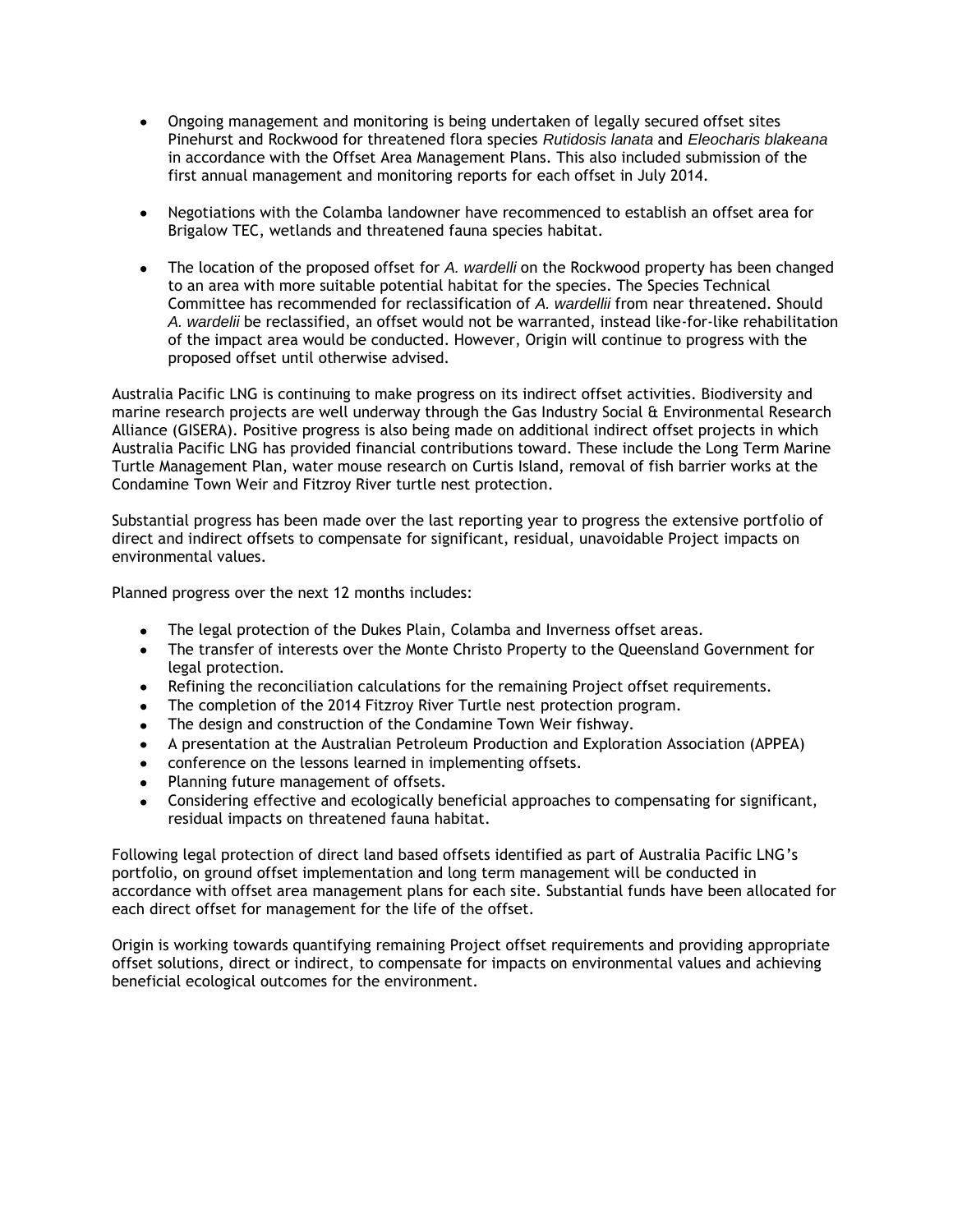### Environmental Offset Reconciliation Statement 2012 - 2013

#### Table 6: Reconciliation of Predicted and Actual Offset Requirements with Secured and Preferred Offset Sites to be Provided for the Proiect

| <b>Environmental value requiring offset</b>                                               |                   |                  | Predicted offset requirement (Offset |                                     |                                                                        | Offset requirement                                                                                                                                                                                          |                         |  |
|-------------------------------------------------------------------------------------------|-------------------|------------------|--------------------------------------|-------------------------------------|------------------------------------------------------------------------|-------------------------------------------------------------------------------------------------------------------------------------------------------------------------------------------------------------|-------------------------|--|
| Value                                                                                     | <b>Status</b>     |                  |                                      | strategy and Federal Approval       | Total actual offset requirement (to<br>date) - grouped by offset value | Proposed offset <sup>31</sup>                                                                                                                                                                               | on track to be          |  |
|                                                                                           | Cth               | State            | Unit                                 | conditions)                         |                                                                        |                                                                                                                                                                                                             | fulfilled <sup>32</sup> |  |
| World Heritage values                                                                     |                   |                  |                                      |                                     |                                                                        |                                                                                                                                                                                                             |                         |  |
| Great Barrier Reef World Heritage Area                                                    | World<br>Heritage |                  | ha                                   | 1.153 + indirect offset             | $1188.533$ + indirect offset                                           | Monte Christo (1/3 share) - 1,187.37 ha; Removal of threatening processes (1/3 share) - 6,684.00 ha<br>CIEMP offset (1/4 share) - 730.50 ha<br>Indirect offset: \$200,000/year + \$100,000/ LNG train/ year | Yes                     |  |
| <b>Threatened ecological communities</b>                                                  |                   |                  |                                      |                                     |                                                                        |                                                                                                                                                                                                             |                         |  |
| <b>Brigalow TEC</b>                                                                       | Е                 |                  | ha                                   | 1000.2                              | 114.16                                                                 | Dukes Plain - 906.65 ha <sup>34</sup>                                                                                                                                                                       | Yes                     |  |
|                                                                                           |                   |                  |                                      | (30% remnant, 70% HVR & regrowth)   | (30% remnant, 70% HVR & regrowth)                                      | Colamba - 242 ha                                                                                                                                                                                            |                         |  |
| Semi-evergreen vine thicket TEC                                                           | E.                |                  | ha                                   | 41.36                               | 0.44                                                                   | Dukes Plain - 41.36 ha <sup>35</sup>                                                                                                                                                                        | Yes                     |  |
| Brigalow and SEVT Rehabilitation Area offset                                              | Е                 |                  | ha                                   | 1,209.67 (incl. remnant and/or HVR) | 1,209.67 (incl. remnant and/or HVR)                                    | Dukes Plain - 1,209.67 ha <sup>36</sup>                                                                                                                                                                     | Yes                     |  |
| Endangered remnant and HVR REs                                                            |                   |                  |                                      |                                     |                                                                        |                                                                                                                                                                                                             |                         |  |
| <b>BVG 17a</b>                                                                            |                   | Е                | ha                                   | 6.6 (remnant) + 11.3 (HVR)          | $0.61$ (remnant) + 15.81 (HVR)                                         | <b>TBC</b>                                                                                                                                                                                                  | <b>TBC</b>              |  |
| <b>BVG 25a</b>                                                                            |                   | F                | ha                                   | 174.4 (remnant) + 16.5 (HVR)        | 9.76 (remnant) + 17.79 (HVR)                                           | Dukes Plain - 2002.78 ha (Incl. approx. 1,730 ha HVR and non-remnant)<br>Colamba - 242 ha                                                                                                                   | Yes                     |  |
| BVG 7a                                                                                    |                   | E                | ha                                   | $0$ (remnant) + $0.6$ (HVR)         |                                                                        |                                                                                                                                                                                                             | Not yet required        |  |
| Unknown endangered HVR                                                                    |                   | E.               | ha                                   |                                     | 6.05 (HVR)                                                             | Dukes Plain - Surplus 25a (E)                                                                                                                                                                               | Yes                     |  |
| Of concern remnant and HVR RES                                                            |                   |                  |                                      |                                     |                                                                        |                                                                                                                                                                                                             |                         |  |
| BVG 13c - South East Queensland bioregion                                                 |                   | oc               | ha                                   | 84.6 (remnant)                      | 84.62 (remnant)                                                        | Monte Christo (1/3 share) - 29.91 ha; Removal of threatening processes (1/3 share) - 200.00 ha<br>CIEMP offset (1/4 share) - 10.49 ha                                                                       | Yes                     |  |
| BVG 16c - Brigalow Belt Bioregion                                                         | $\sim$            | œ                | ha                                   | 34.2 (remnant) + 39.5 (HVR)         | 14.10 (remnant) + 2.93 (HVR)                                           | Dukes Plain - 161.32 ha (incl. approx. 9 ha HVR and non-remnant)                                                                                                                                            | Yes                     |  |
| BVG 16c - South East Queensland bioregion                                                 | $\overline{a}$    | oc               | ha                                   | 56.4 (remnant)                      | 57.12 (remnant)                                                        | Monte Christo (1/3 share) - 6.80 ha; Removal of threatening processes (1/3 share) - 73.33 ha<br>CIEMP offset (1/4 share) - 39.59 ha                                                                         | Yes                     |  |
| <b>BVG 17a</b>                                                                            | $\sim$            | œ                | ha                                   | 185.8 (remnant) + 34.9 (HVR)        | 23.04 (remnant) + 12.13 (HVR)                                          | Dukes Plain - 987.41 ha (incl. approx. 390 ha HVR and non-remnant)                                                                                                                                          | Yes                     |  |
| BVG 17b                                                                                   | $\mathbf{r}$      | oc               | ha                                   | 1.0 (remnant)                       | $\sim$                                                                 |                                                                                                                                                                                                             | Not yet required        |  |
| <b>BVG 25a</b>                                                                            |                   | oc               | ha                                   | 56.5 (remnant) + 4.1 (HVR)          | 6.08 (remnant)                                                         | Dukes Plain - Surplus 25a (E)                                                                                                                                                                               | Yes                     |  |
| BVG 7a                                                                                    |                   | oc               | ha                                   | $9.5$ (remnant) + 2.9 (HVR)         | $0.11$ (remnant) + $0.91$ (HVR)                                        | Dukes Plain - 154.90 ha (predominantly HVR and non-remnant)                                                                                                                                                 | Yes                     |  |
| Unknown of concern HVR                                                                    |                   | oc               | ha                                   |                                     | 3.92 (HVR)                                                             | Dukes Plain - Surplus 16c or 17a (OC)                                                                                                                                                                       | Yes                     |  |
| Other REs (threshold or critically limited)                                               |                   |                  |                                      |                                     |                                                                        |                                                                                                                                                                                                             |                         |  |
| Threshold RE 11.5.5 (remnant and HVR)                                                     |                   | LC               | ha                                   | Indirect offset                     | Indirect offset                                                        | Indirect offset: Threshold REs                                                                                                                                                                              | Yes                     |  |
| Marine fish habitat                                                                       |                   |                  |                                      |                                     |                                                                        |                                                                                                                                                                                                             |                         |  |
| Mangroves                                                                                 |                   | <b>Fisheries</b> | ha                                   | 6.14                                |                                                                        |                                                                                                                                                                                                             |                         |  |
| Saltpan                                                                                   |                   | <b>Fisheries</b> | ha                                   | 39.02                               | 82.72                                                                  | Monte Christo (1/3 share) - 103.88 ha; Removal of threatening processes (1/3 share) - 1,483.18 ha<br>CIEMP offset (1/4 share) - 15.07 ha                                                                    | Yes                     |  |
| Marine environments containing seagrass                                                   |                   | Fisheries        | ha                                   | 15.89                               |                                                                        |                                                                                                                                                                                                             |                         |  |
| Sub-tidal areas (bare substrate)                                                          |                   | <b>Fisheries</b> | ha                                   | 22                                  |                                                                        |                                                                                                                                                                                                             |                         |  |
| Wetlands                                                                                  |                   |                  |                                      |                                     |                                                                        |                                                                                                                                                                                                             |                         |  |
| Wetlands - refer to Table 2 for definitions used                                          |                   | Wetland          | ha                                   | 102.08                              | 41.95                                                                  | Colamba - 104 ha                                                                                                                                                                                            | Yes                     |  |
| Watercourses                                                                              |                   |                  |                                      |                                     |                                                                        |                                                                                                                                                                                                             |                         |  |
| Watercourse crossings (stream order 3 and above) -<br>Fitzroy & Murray Darling catchments |                   | <b>Fisheries</b> | # crossings                          | Indirect offset                     | Indirect offset                                                        | Indirect offset: Removal of waterway barriers                                                                                                                                                               | Yes                     |  |
| Fauna in Brigalow habitat                                                                 |                   |                  |                                      |                                     |                                                                        |                                                                                                                                                                                                             |                         |  |
| Dunmall's snake (Furing dunmalli)                                                         | v                 | v                | ha                                   | 524.98                              | <b>TBC</b>                                                             | Dukes Plain - Potential habitat<br>Colamba - Potential habitat                                                                                                                                              | Likely                  |  |
| Yakka skink (Egernia rugosa)                                                              | v                 | v                | ha                                   | 146.88                              | <b>TBC</b>                                                             | Dukes Plain - Potential habitat<br>Colamba - Potential habitat                                                                                                                                              | Likely                  |  |
| Brigalow scaly-foot (Paradelma orientalis) - incl. EH<br>(VM Act)                         | ψ.                | v                | ha                                   | 1,548.44 (60.14 EH offset)          | TBC (will incl. EH offset - currently 8)                               | Dukes Plain - Confirmed presence<br>Colamba - Potential habitat                                                                                                                                             | Likely                  |  |
| Death adder (Acanthophis antarcticus)                                                     |                   | NT               | ha                                   | 476                                 | <b>TBC</b>                                                             | Dukes Plain - Confirmed presence<br>Colamba - Potential habitat                                                                                                                                             | Likely                  |  |
| Golden-tailed gecko (Strophurus taenicauda) - incl. EH<br>(VM Act)                        |                   | <b>NT</b>        | ha                                   | 1,458 (58.62 EH offset)             | TBC (will incl. EH offset - currently 0.57)                            | Dukes Plain - Potential habitat<br>Colamba - Confirmed presence                                                                                                                                             | Likely                  |  |
| Grey snake (Hemiaspis damelii)                                                            |                   | F                | ha                                   | 86                                  | <b>TBC</b>                                                             | Dukes Plain - Potential habitat<br>Colamba - Potential habitat                                                                                                                                              | Likely                  |  |

<sup>31</sup> Monte Christo and CIEMP offset areas represent Australia Pacific LNG's share of the offset (1/3 and 1/4 respectively). Dukes Plain areas reflect values on whole property (outside existing Nature Refuge) - will be refi capacity will be refined after internal discussions.<br><sup>33</sup> Based on larger of predicted and actual offset requirements and if progress continues towards legal properties listed in table and environmental values are verified

Separate to SEVT component of Rehabilitation Area offset which is also proposed to be located on Dukes Plain.<br><sup>35</sup> Separate to SEVT component of Rehabilitation Area offset which is also proposed to be located on Dukes Plai

**REPORT**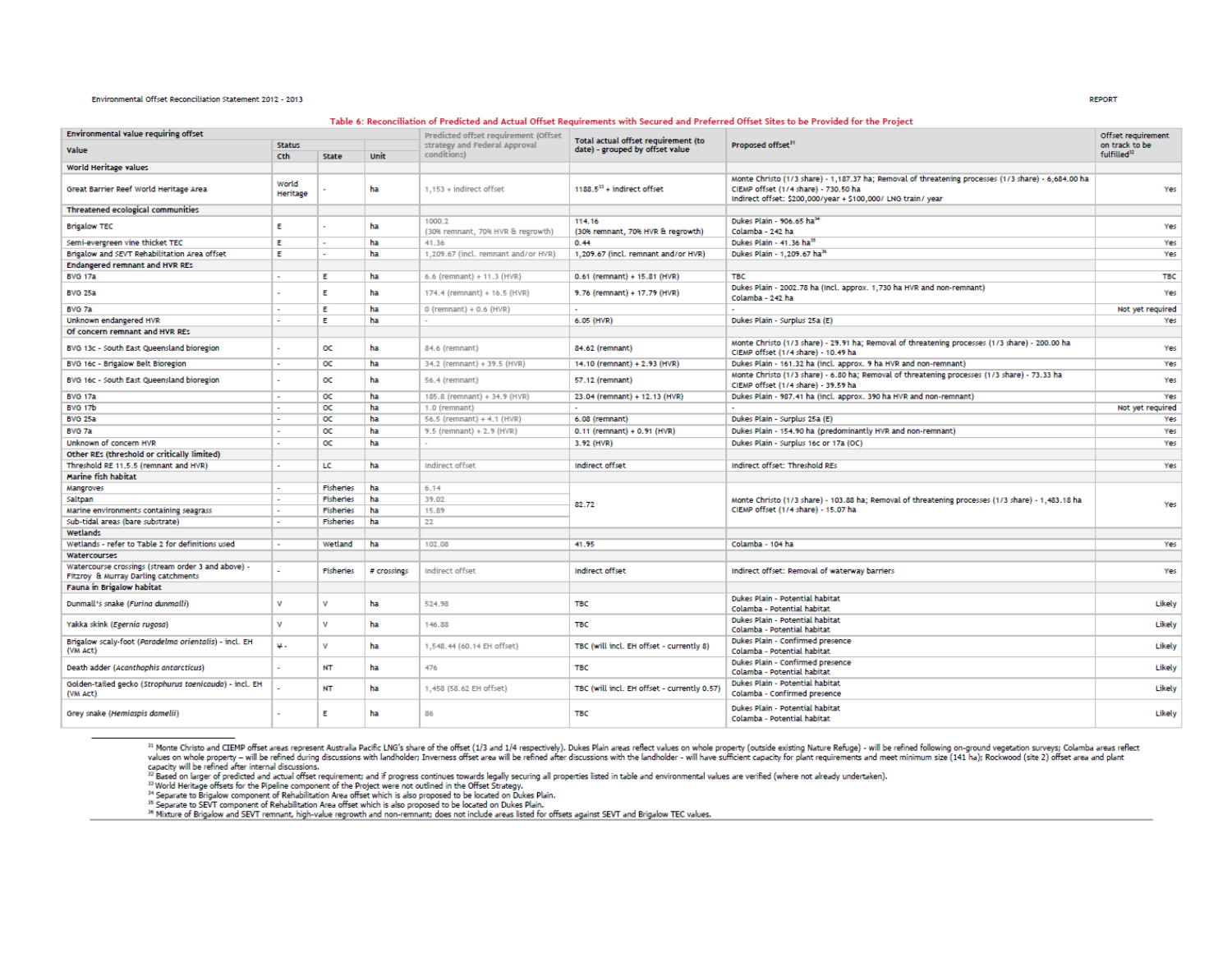## Environmental Offset Reconciliation Statement 2012 - 2013

| Environmental value requiring offset                                  |                      |                        | Predicted offset requirement (Offset |                                                  |                                                                                  | Offset requirement                                                                                                                                                          |                                                                       |  |
|-----------------------------------------------------------------------|----------------------|------------------------|--------------------------------------|--------------------------------------------------|----------------------------------------------------------------------------------|-----------------------------------------------------------------------------------------------------------------------------------------------------------------------------|-----------------------------------------------------------------------|--|
| Value                                                                 | <b>Status</b>        |                        |                                      | strategy and Federal Approval                    | Total actual offset requirement (to<br>date) - grouped by offset value           | Proposed offset <sup>31</sup>                                                                                                                                               | on track to be                                                        |  |
|                                                                       | Cth                  | State<br>Unit          |                                      | conditions)                                      |                                                                                  |                                                                                                                                                                             | fulfilled <sup>32</sup>                                               |  |
| Glossy-black cockatoo (Calyptorhynchus lathami)                       |                      | v                      | ha                                   | 44                                               | <b>TBC</b>                                                                       | Monte Christo (1/3 share) - 1,058.55 ha; Removal of threatening processes (1/3 share) - 2,666.67 ha<br>CIEMP offset (1/4 share) - 536.66 ha<br>Colamba - Confirmed presence | Likely                                                                |  |
| Woma (Aspidites ramsayi) - incl. EH (VM Act)                          | $\ddot{\phantom{0}}$ | <b>NT</b>              | ha                                   | 632 (0.0006 EH offset)                           | TBC (will incl. EH offset - currently 0)                                         | <b>TBC</b>                                                                                                                                                                  | <b>TBC</b>                                                            |  |
| Pale imperial hairstreak (Jalmenus eubulus) - incl. EH<br>(VM Act)    |                      | $\mathbf{v}$           | ha                                   | 47.02 (1.72 EH offset)                           | TBC (will incl. EH offset - currently 0)                                         | Dukes Plain - Potential habitat<br>Colamba - Potential habitat                                                                                                              | Likely                                                                |  |
| Shorebirds (shorebird habitat)                                        |                      |                        |                                      |                                                  |                                                                                  |                                                                                                                                                                             |                                                                       |  |
| Eastern Curlew (Numenius madagascariensis)                            | <b>M/M</b>           | <b>SLC</b>             | ha                                   |                                                  |                                                                                  |                                                                                                                                                                             |                                                                       |  |
| Whimbrel (Numenius phaeopus)                                          | <b>M/M</b>           | <b>SLC</b>             | ha                                   |                                                  |                                                                                  |                                                                                                                                                                             |                                                                       |  |
| Red-necked Stint (Calidris ruficollis)                                | M/M                  | <b>SLC</b>             | ha                                   | 78.04                                            | 78.04                                                                            |                                                                                                                                                                             |                                                                       |  |
| Beach stone-curlew (Esacus magnirostris)                              | Marine               | v                      | ha                                   |                                                  |                                                                                  |                                                                                                                                                                             |                                                                       |  |
| Fauna in seagrass habitat                                             |                      |                        |                                      |                                                  |                                                                                  | Monte Christo (1/3 share) - 103.88 ha; Removal of threatening processes (1/3 share) - 1,483.18 ha<br>CIEMP offset (1/4 share) - 15.07 ha                                    |                                                                       |  |
| Dugong (Dugong dugon)                                                 | M/M                  | v                      | ha                                   |                                                  |                                                                                  |                                                                                                                                                                             |                                                                       |  |
| Green turtles (Chelonia mydas)                                        | $\mathbf v$          | $\mathbf{v}$           | ha                                   | 31.78                                            | 31.78                                                                            | Indirect offsets:                                                                                                                                                           | Ye                                                                    |  |
|                                                                       |                      |                        |                                      |                                                  |                                                                                  | Long-term marine turtle monitoring program                                                                                                                                  |                                                                       |  |
| Australian snubfin dolphin (Orcaella heinsohni)                       | Migratory NT         |                        | ha                                   |                                                  |                                                                                  | Research undertaken through GISERA                                                                                                                                          |                                                                       |  |
| Fauna in bare substrate                                               |                      |                        |                                      |                                                  |                                                                                  |                                                                                                                                                                             |                                                                       |  |
| Loggerhead turtles (Caretta caretta)                                  | Е                    | Е                      | ha                                   | 44 + indirect offset (\$150k Marine              |                                                                                  |                                                                                                                                                                             |                                                                       |  |
| Indo-Pacific humpback dolphin (Sousa chinensis)                       | Migratory            | <b>NT</b>              | ha                                   | Turtle Management Plan)                          | 42.64                                                                            |                                                                                                                                                                             |                                                                       |  |
| Bottlenose dolphin (Tursiops aduncus)                                 | Cetacean             | <b>NT</b>              | ha                                   |                                                  |                                                                                  |                                                                                                                                                                             |                                                                       |  |
| Other fauna                                                           |                      |                        |                                      |                                                  |                                                                                  |                                                                                                                                                                             |                                                                       |  |
| Water mouse (Xeromys myoides)                                         | v                    | v                      | ha                                   | 33.6                                             | 37.40                                                                            | Monte Christo (1/3 share) - 167.51 ha; Removal of threatening processes (1/3 share)- 2,731.35 ha<br>CIEMP offset (1/4 share) - 18.11 ha                                     | Yes                                                                   |  |
| Rough frog (Cyclorana verrucosa)                                      |                      | <b>NT</b>              | ha                                   | 82.34                                            | <b>TBC</b>                                                                       | Colamba - Confirmed presence                                                                                                                                                | Likely                                                                |  |
| Little Pied Bat (Chalinolobus picatus) - EH (VM Act)                  | ×                    | NT                     | ha                                   |                                                  | 4.52                                                                             | Colamba - Confirmed presence                                                                                                                                                | Likely                                                                |  |
| Large-eared Pied Bat (Chalinolobus dwyeri) - EH (VM<br>Act)           |                      | $\mathbf{v}$           | ha                                   | 4.20                                             |                                                                                  | Colamba - Potential habitat (foraging habitat)                                                                                                                              | Likely                                                                |  |
| Greater Long-eared Bat (Nyctophilus timoriensis) - EH<br>(VM Act)     | v                    | $\mathbf{v}$           | ha                                   | 2.27                                             | 6.09                                                                             | Colamba - Potential habitat                                                                                                                                                 | Likely                                                                |  |
| Coastal sheathtail bat (Taphozous australis) - incl. EH<br>(VM Act)   |                      | $\mathbf{v}$           | ha                                   | 18.70 (EH offset)                                | 12.73                                                                            | Monte Christo (1/3 share) - 253.54 ha; Removal of threatening processes (1/3 share) - 1,556.67 ha<br>CIEMP offset (1/4 share) - 138.73 ha                                   | Yes                                                                   |  |
| Koala (Phascolarctos cinereus) - incl. EH (VM Act)                    | $-V$                 | LC: V in<br><b>SEQ</b> | ha                                   | 56.22 (EH offset)                                | 59.90<br>(incl. 56.22 ha offset for impact on<br>species habitat)                | Monte Christo (1/3 share) - 399.11 ha; Removal of threatening processes (1/3 share) - 833.33 ha<br>CIEMP offset (1/4 share) - 125.83 ha<br>Colamba - Confirmed presence     | Yes                                                                   |  |
| Murray cod (Maccullochella peelii)                                    | v                    |                        | # crossings                          |                                                  | Indirect offset                                                                  | Indirect offset: Removal of fish barrier works and associated activities (carp trapping etc)                                                                                | Yes                                                                   |  |
| Fitzroy River Turtle (Rheodytes leukops)                              | v                    | v                      | # crossings                          |                                                  | Indirect offset                                                                  | Indirect offset: Fitzroy River Turtle nest protection                                                                                                                       | Yes                                                                   |  |
| Flora                                                                 |                      |                        |                                      |                                                  |                                                                                  |                                                                                                                                                                             |                                                                       |  |
| Acacia pedleyi (Pedley's wattle) - incl. EH (VM Act)                  |                      | v                      | ha/# plants                          | 21 ha<br>(28.84 ha EH offset)                    | 8,050 plants<br>(will incl. EH offset - currently 22.36 ha)                      | Inverness - Capacity for 8,050 plants (approx. 25 ha)                                                                                                                       | Yes                                                                   |  |
| Acacia calantha (a wattle)                                            |                      | <b>NT</b>              | # plants                             | 45.                                              | ×.                                                                               |                                                                                                                                                                             | Not vet required                                                      |  |
| Acacia chinchillensis (Chinchilla wattle) - EH (VM Act)               |                      | $\mathbf v$            | ha                                   | 30.36 (EH offset)                                | $\sim$                                                                           |                                                                                                                                                                             | Not yet required                                                      |  |
| Acacia tenuinervis (Scrub wattle)                                     |                      | <b>NT</b>              | # plants                             |                                                  |                                                                                  |                                                                                                                                                                             | Not yet required                                                      |  |
| Acacia wardellii (Thomby Range wattle)                                | Ψ.                   | v                      | # plants                             |                                                  | 196 plants                                                                       | Rockwood (site 2) - Capacity for at least 5,000 plants                                                                                                                      | Yes                                                                   |  |
| Cadellia pentasylis (Ooline)                                          | v                    | v                      | # plants                             | To be offset if impacted                         | 4 plants                                                                         | Dukes Plain - Potential habitat                                                                                                                                             | Likely                                                                |  |
| Cycas megacarpa (Large-fruited Zamia) - incl. EH (VM<br>Act)          | E.                   | E.                     | ha/# plants                          | 141 ha (up to 2,340 plants)<br>(30 ha EH offset) | 1,800 plants<br>(min. size 141 ha: will incl. EH offset -<br>currently 24.69 ha) | Inverness - Capacity for 1,800 plants (approx. 150 ha; min. 141 ha)                                                                                                         | Yes                                                                   |  |
| Desmodium macrocarpum (Large-podded trefoil) - EH<br>(VM Act)         |                      | <b>NT</b>              | ha                                   | 1.02 (EH offset)                                 | 0.01                                                                             | <b>TBC</b>                                                                                                                                                                  | <b>TBC</b>                                                            |  |
| Eleocharis blakeana (Blake's spikerush)                               |                      | <b>NT</b>              | # plants                             |                                                  | 31,509 plants<br>(plus rehabilitation of 38,955 plants)                          | Pinehurst - Capacity for over 31,509 plants<br>Colamba - Confirmed presence                                                                                                 | Yes                                                                   |  |
| Graptophyllum excelsum (Scarlet fuchsia) - EH (VM Act)                |                      | <b>NT</b>              | ha                                   | 2.84 (EH offset)                                 | 0.0009                                                                           | <b>TBC</b>                                                                                                                                                                  | <b>TBC</b>                                                            |  |
| Micromyrtus carinata (Gurulmundi heath-myrtle) - EH<br>(VM Act)       |                      | F                      | ha                                   | 12.48 (EH offset)                                |                                                                                  |                                                                                                                                                                             | Not yet required                                                      |  |
| Philotheca sporadica (Kogan waxflower) - EH (VM Act)                  | v                    | $\mathbf{v}$           | ha                                   | 29.54 (EH offset)                                | 1.81                                                                             | Colamba - Potential habitat                                                                                                                                                 | Likely                                                                |  |
| Rutidosis lanata (Red-soil woolly wrinklewort) - incl. EH<br>(VM Act) |                      | E                      | ha/# plants                          | 0.0006 ha (EH offset)                            | 70,330 plants<br>(will incl. EH offset if required -<br>currently 0 ha)          | Pinehurst - Capacity for approx. 26,658 plants<br>Rockwood (site 1) - Capacity for approx. 19.145 plants                                                                    | TBC - additional site<br>or indirect offset<br>likely to be required. |  |

**REPORT**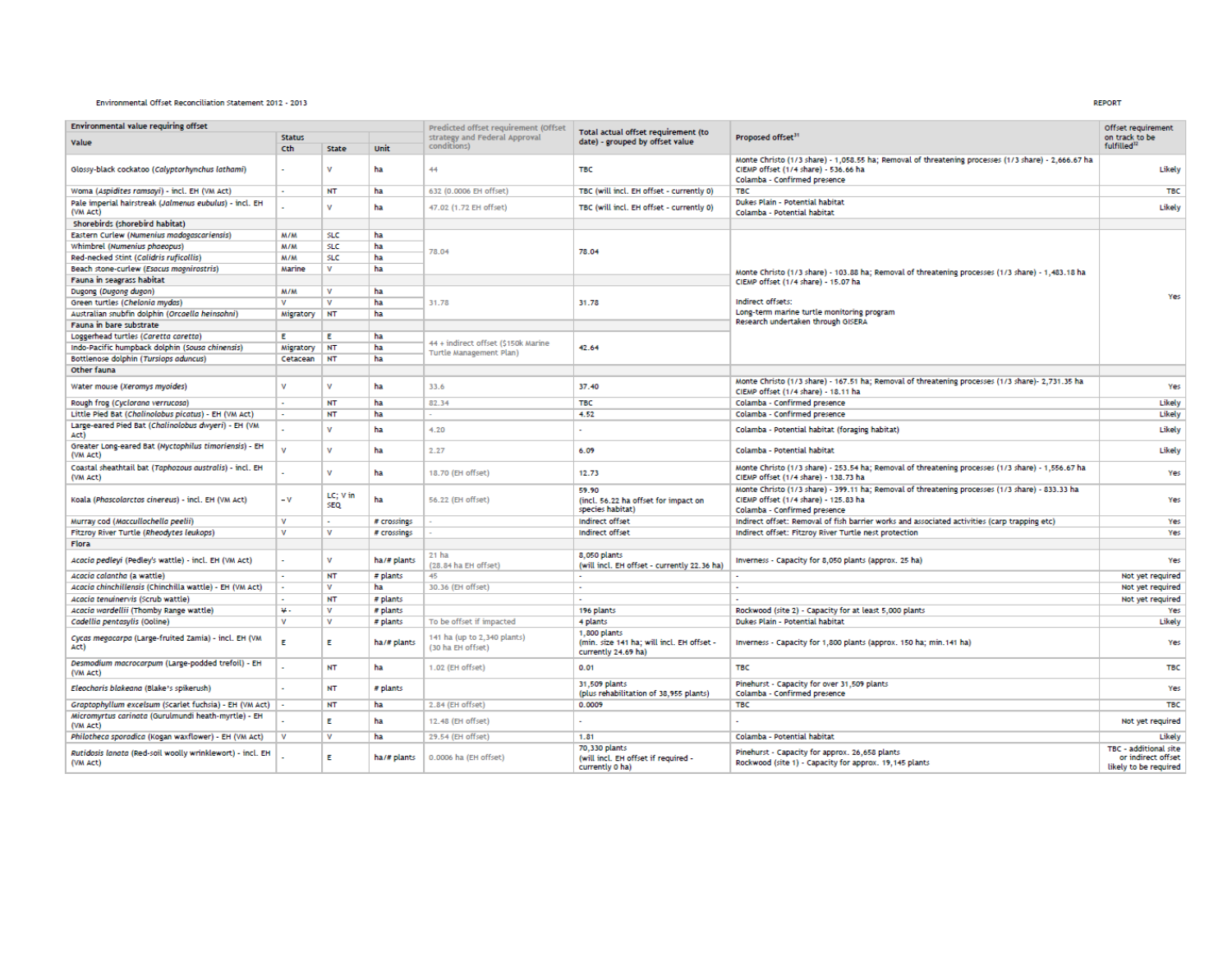#### Environmental Offset Reconciliation Statement 2013 - 2014

**Project Report** 

Table 9: Reconciliation of predicted and actual offset requirements with secured and preferred offset sites to be provided for the Project

| Environmental value requiring offset                            |                                 |                     |             | Predicted offset                       | Offset requirement (to date) -              |                                                                                                                                                                                                             | Offset on                                                                     | <b>Surplus</b>                     |  |
|-----------------------------------------------------------------|---------------------------------|---------------------|-------------|----------------------------------------|---------------------------------------------|-------------------------------------------------------------------------------------------------------------------------------------------------------------------------------------------------------------|-------------------------------------------------------------------------------|------------------------------------|--|
| Value                                                           | <b>Status</b><br>$Cth^{\infty}$ | State <sup>51</sup> | Unit        | requirement <sup>46</sup>              | grouped by offset value                     | Proposed offset <sup>47</sup>                                                                                                                                                                               | track <sup>48</sup>                                                           | offset<br>identified <sup>49</sup> |  |
| World Heritage values                                           |                                 |                     |             |                                        |                                             |                                                                                                                                                                                                             |                                                                               |                                    |  |
| Great Barrier Reef World Heritage Area                          | World<br>Heritage               |                     | ha          | 1.153 + indirect offset                | $1188.552$ + indirect offset                | Monte Christo (1/3 share) - 1,187.37 ha; Removal of threatening processes (1/3 share) - 6,684.00 ha<br>CIEMP offset (1/4 share) - 730.50 ha<br>Indirect offset: \$200,000/year + \$100,000/ LNG train/ year | Yes                                                                           | Yes                                |  |
| Threatened ecological communities                               |                                 |                     |             |                                        |                                             |                                                                                                                                                                                                             |                                                                               |                                    |  |
| <b>Brigalow TEC</b>                                             | Ε                               |                     | ha          | 1000.2                                 | 286.52<br>(30% remnant, 70% HVR & regrowth) | Dukes Plain - 700 has<br>Colamba - Approx. 250 ha remnant (plus 50 ha containing regrowth)                                                                                                                  | Yes                                                                           |                                    |  |
| Semi-evergreen vine thicket TEC                                 | Ε                               |                     | ha          | 41.36                                  | 11.19                                       | Dukes Plain - 42 ha <sup>54</sup>                                                                                                                                                                           | Yes                                                                           | $\ddot{\phantom{0}}$               |  |
| Brigalow and SEVT rehabilitation area offset                    | E                               |                     | ha          | 1,209.67 (incl. remnant<br>and/or HVR) | 1,209.67<br>(incl. remnant and/or HVR)      | Dukes Plain - 1.210 ha <sup>55</sup>                                                                                                                                                                        | Yes                                                                           |                                    |  |
| Endangered remnant and regrowth REs                             |                                 |                     |             |                                        |                                             |                                                                                                                                                                                                             |                                                                               |                                    |  |
| 17a                                                             |                                 | E                   | ha          | 6.6 (remnant) + 11.3 (HVR)             | $0.62$ (remnant) + 5.15(regrowth)           | <b>TBC</b>                                                                                                                                                                                                  | <b>TBC</b>                                                                    | $\mathcal{L}^{\mathcal{A}}$        |  |
| 25a                                                             |                                 |                     | ha          | 174.4 (remnant) + 16.5 (HVR)           | 51.33 (remnant) +36.61 (regrowth)           | Dukes Plain - approx. 1,413.36 ha (528.02 ha remnant, 885.34 ha regrowth)                                                                                                                                   | Yes                                                                           | Yes                                |  |
| 7a                                                              |                                 |                     | ha          | $0$ (remnant) + $0.6$ (HVR)            | 0.48 (remnant)                              | <b>TBC</b>                                                                                                                                                                                                  | <b>TBC</b>                                                                    | $\ddot{\phantom{0}}$               |  |
| Of concern remnant and regrowth REs                             |                                 |                     |             |                                        |                                             |                                                                                                                                                                                                             |                                                                               |                                    |  |
| BVG 13c - South East Queensland bioregion                       |                                 | œ                   | ha          | 84.6 (remnant)                         | 84.62 (remnant)                             | Monte Christo (1/3 share) - 29.91 ha; Removal of threatening processes (1/3 share) - 200.00 ha; CIEMP offset<br>(1/4 share) - 10.49 ha                                                                      | Yes                                                                           | Yes                                |  |
| BVG 13c - Brigalow Belt bioregion                               |                                 | $\alpha$            | ha          |                                        | 5.59 (regrowth)                             | <b>TBC</b>                                                                                                                                                                                                  | <b>TBC</b>                                                                    | $\sim$                             |  |
| BVG 16c - Brigalow Belt bioregion                               |                                 | $\alpha$            | ha          | 34.2 (remnant) + 39.5 (HVR)            | 14.76 (remnant) + 3.09 (regrowth)           | Dukes Plain - approx 1,315.62 ha (remnant)                                                                                                                                                                  | Yes                                                                           | Yes                                |  |
| BVG 16c - South East Queensland bioregion                       |                                 | $\alpha$            | ha          | 56.4 (remnant)                         | 56.44 (remnant)                             | Monte Christo (1/3 share) - 6.80 ha; Removal of threatening processes (1/3 share) - 73.33 ha<br>CIEMP offset (1/4 share) - 39.59 ha                                                                         | Yes                                                                           | Yes                                |  |
| <b>BVG 17a</b>                                                  |                                 | $\alpha$            | ha          | 185.8 (remnant) + 34.9 (HVR)           | 48.20 (remnant) +18.50 (regrowth)           | Dukes Plain - approx. 116.76 ha (97 ha remnant, 19.76 ha regrowth)                                                                                                                                          | Yes                                                                           | Yes                                |  |
| BVG 17b                                                         |                                 | $\alpha$            | ha          | 1.0 (remnant)                          |                                             | <b>TBC</b>                                                                                                                                                                                                  | Not yet required                                                              |                                    |  |
| <b>BVG 25a</b>                                                  |                                 | $\alpha$            | ha          | 56.5 (remnant) + 4.1 (HVR)             | 10.53 (remnant)                             | Dukes Plain - approx. 1,413.36 ha (528.02 ha remnant, 885.34 ha regrowth)                                                                                                                                   | Yes                                                                           | Yes                                |  |
| BVG 7a                                                          |                                 | $\alpha$            | ha          | $9.5$ (remnant) + 2.9 (HVR)            | 2.87 (remnant) + 0.24 (regrowth)            | Dukes Plain - approx. 766.15 ha (incl. 427.69 ha remnant, 338.46 ha regrowth)                                                                                                                               | Yes                                                                           | Yes                                |  |
| Unknown Of Concern regrowth                                     |                                 | $\alpha$            | ha          |                                        | 31.96 (regrowth)                            | Dukes Plain - Surplus 7a, 16c or 17a (OC)                                                                                                                                                                   | Yes                                                                           | Yes                                |  |
| Other REs (Threshold or critically limited)                     |                                 |                     |             |                                        |                                             |                                                                                                                                                                                                             |                                                                               |                                    |  |
| Threshold RE 11.5.5 (remnant and regrowth)                      |                                 | LC                  | ha          | Indirect offset                        | Indirect offset                             | Indirect offset: Threshold REs                                                                                                                                                                              | Yes                                                                           | $\overline{\phantom{a}}$           |  |
| <b>Marine Habitat</b>                                           |                                 |                     |             |                                        |                                             |                                                                                                                                                                                                             |                                                                               |                                    |  |
| Mangroves                                                       |                                 | <b>Fisheries</b>    | ha          | 6.14                                   |                                             |                                                                                                                                                                                                             |                                                                               |                                    |  |
| Saltpan                                                         |                                 | Fisheries           | ha          | 39.01                                  | 82.72                                       | Monte Christo (1/3 share) - 103.88 ha; Removal of threatening processes (1/3 share) - 1,483.18 ha<br>CIEMP offset (1/4 share) - 15.07 ha                                                                    | Yes                                                                           | Yes                                |  |
| Marine environments containing seagrass                         |                                 | Fisheries           | ha          | 15.89                                  |                                             |                                                                                                                                                                                                             |                                                                               |                                    |  |
| Sub-tidal areas (bare substrate)                                |                                 | Fisheries           | ha          | 22                                     |                                             |                                                                                                                                                                                                             |                                                                               |                                    |  |
| <b>Wetlands</b><br>Approach to                                  |                                 |                     |             |                                        |                                             |                                                                                                                                                                                                             |                                                                               |                                    |  |
| Referrable Wetlands - refer to Table 2 for definitions<br>used. |                                 | Wetland             | ha          | 102.08                                 | 2.21                                        | Colamba 104 ha                                                                                                                                                                                              | offsetting of<br>wetlands of<br>ecological<br>significance to<br>be clarified |                                    |  |
| Watercourses                                                    |                                 |                     |             |                                        |                                             |                                                                                                                                                                                                             |                                                                               |                                    |  |
| Watercourse crossings (stream order 3 and above) -              |                                 | Fisheries           | # crossings | Indirect offset                        | Indirect offset                             | Indirect offset: Removal of waterway barriers                                                                                                                                                               | Yes                                                                           |                                    |  |
| Fitzroy catchment & Murray Darling Downs                        |                                 |                     |             |                                        |                                             |                                                                                                                                                                                                             |                                                                               |                                    |  |
| Shorebirds (shorebird habitat)                                  |                                 |                     |             |                                        |                                             |                                                                                                                                                                                                             |                                                                               |                                    |  |
| Eastern curlew (Numenius madagascariensis)                      | M/M                             | <b>SLC</b>          | ha          | 78,02                                  | 78.02                                       | Monte Christo (1/3 share) - 103.88 ha; Removal of threatening processes (1/3 share) - 1,483.18 ha;                                                                                                          | Yes                                                                           | Yes                                |  |
| Whimbrel (Numenius phaeopus)                                    | Migratory                       | <b>SLC</b>          | ha          |                                        |                                             | CIEMP offset (1/4 share) - 15.07 ha                                                                                                                                                                         |                                                                               |                                    |  |

<sup>&</sup>lt;sup>46</sup> Offset strategy & Federal Approval conditions

on this transfer of the service compared to the crystal end of the contract of the Service Subsection of the Rehabilitation Area Offset on Dukes Plain.<br>In combination of 30% remnant and 70% HVR and regrowth Brigalow TEC. S

<sup>35</sup> Mixture of Brigalow and SEVT remnant, high-value regrowth and regrowth; this area is additional to the Brigalow and SEVT TEC offset areas on Dukes Plain.

<sup>&</sup>quot; winter Christo and CIEMP offset areas approved in the Monte Christo Offset Proposal (8 August 2013) represent Australia Pacific LNO's share of the offset (1/3 and 1/4 respectively). Those areas on Monte Christo and CIEMP Inverness offset area size has been secured through agreement with landholder; Rockwood (site 2) offset area and plant capacity will be refined if required in the future.<br>"Based on larger of predicted and actual offset req

execution and the term of the term of the search of the search of this reconciliation statement (i.e. either approved distribution actual impact). Consequently suplus values on direct lofset is will be used as advanced off

the Nature Conservation Act 1992 - Endangered (E), Vulnerable (V), Near Threatened (NT) and Special Least Concern (SLC).<br><sup>52</sup> World Heritage offsets for the Pipeline component of the Project were not outlined in the Offset